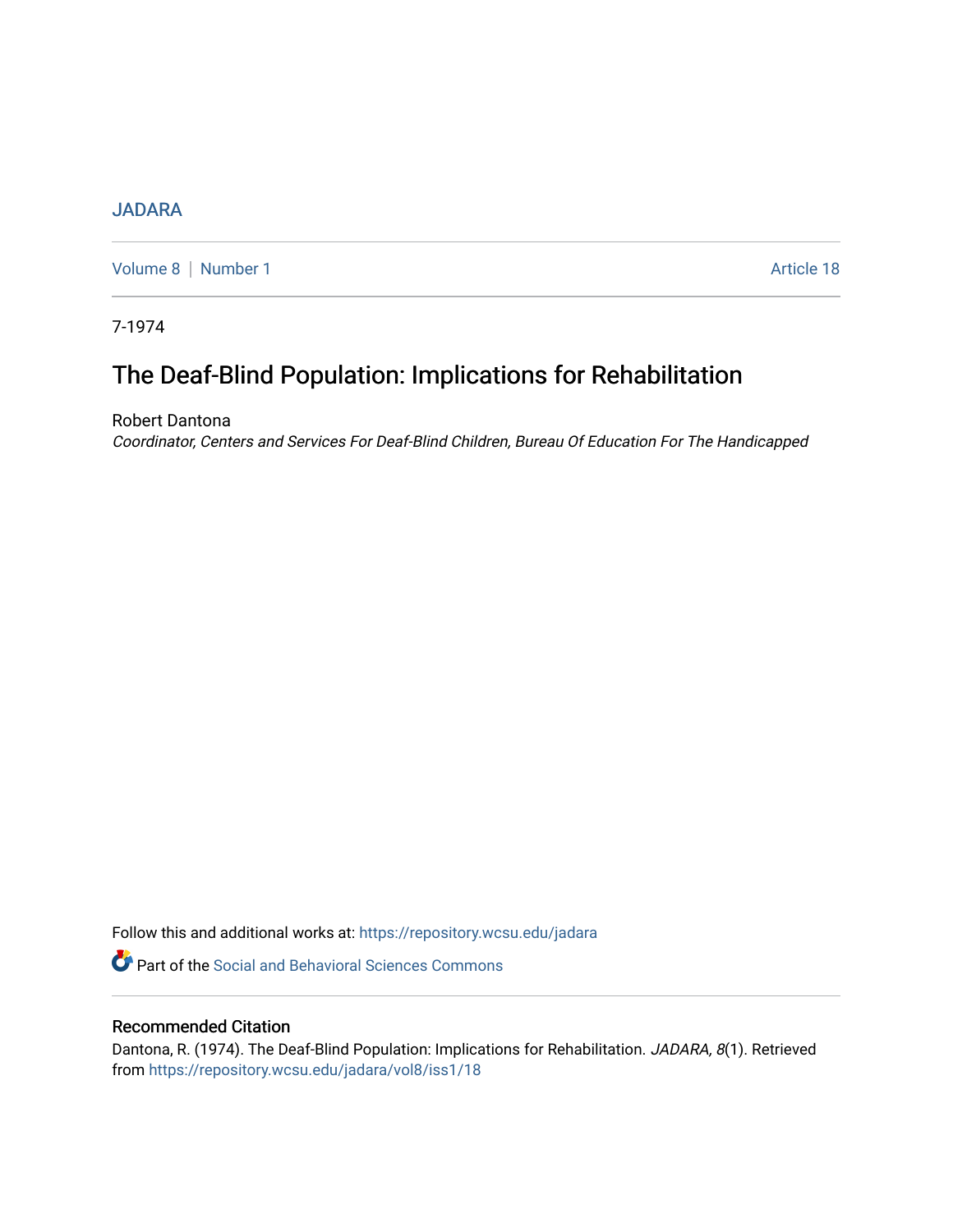## THE DEAF-BUND POPULATION: IMPLICATIONS FOR REHABILITATION

#### ROBERT DANTONA, Coordinator, Centers and Services for Deaf-Blind Children, Bureau of Education for the Handicapped

#### I. Extent of the Problem

The number of multiply-impaired deaf-blind children has increased significantly over the last 10 years. A major factor contributing toward this increase has been the rubella epidemic of 1964-65 which has resulted in more than 5000 deaf-blind children and an unknown number of hearing impaired children with concomitant disabilities associated with congenital rubella syndrome such as heart defects, brain damage, mental retardation, eye lesions, bone lesions, anemia and genito-urinary defects.

Other contributing factors toward this increase are infectious diseases such as encephalitis and meningitis, genetic anomalies, congenital debilities and malforma tions, the improper use of drugs during pregnancy, and irradiation — all of which have increased the number of children with multiple birth defects.

Ironically, the advances of medical science have also contributed to this upsurge of multiple birth defects by reducing the infant mortality rate and extending life by greater control of those infections and diseases which in the past killed many children. As a result, we see a large number of children alive today who now endure an extended lifetime with one or more disabilities. In 1966, the American Foundation for the Blind' conducted a survey of8,887 multiply-impaired blind children. Some 949 of these blind children, or 10.6 percent, reported hearing impairments. The Office of Demographic Studies<sup>2</sup> of Gallaudet College surveyed 41,109 hearing impaired students enrolled in special educational programs across the nation during 1970-71 and reported that nearly 32 percent, or 10,921 students (out of a total of 34,795) had from one to three additional handicaps. Some 1,699 children or 10 percent of the 10,921 students also reported severe visual problems. Maternal rubella accounted for 6,077 cases of hearing loss. The additional disabilities in both these studies included: brain damage, cerebral palsy, cleft lip and/or palate, emotional or behavioral problems, epilepsy, heart disorders, learning disabilities, mental retardation, orthopedic disorders, perceptual-motor disorders, speech, orthodontic defects, and other anomalies.

The National Center for Health Statistics,' a unit of the U.S. Public Health Service also conducted a national health survey which reported on characteristics of persons with impaired hearing in the United States from July 1962 to June '63. The information in this report was obtained through a nationwide household interview survey. Following are selected findings which are also relevant to our concerns.

1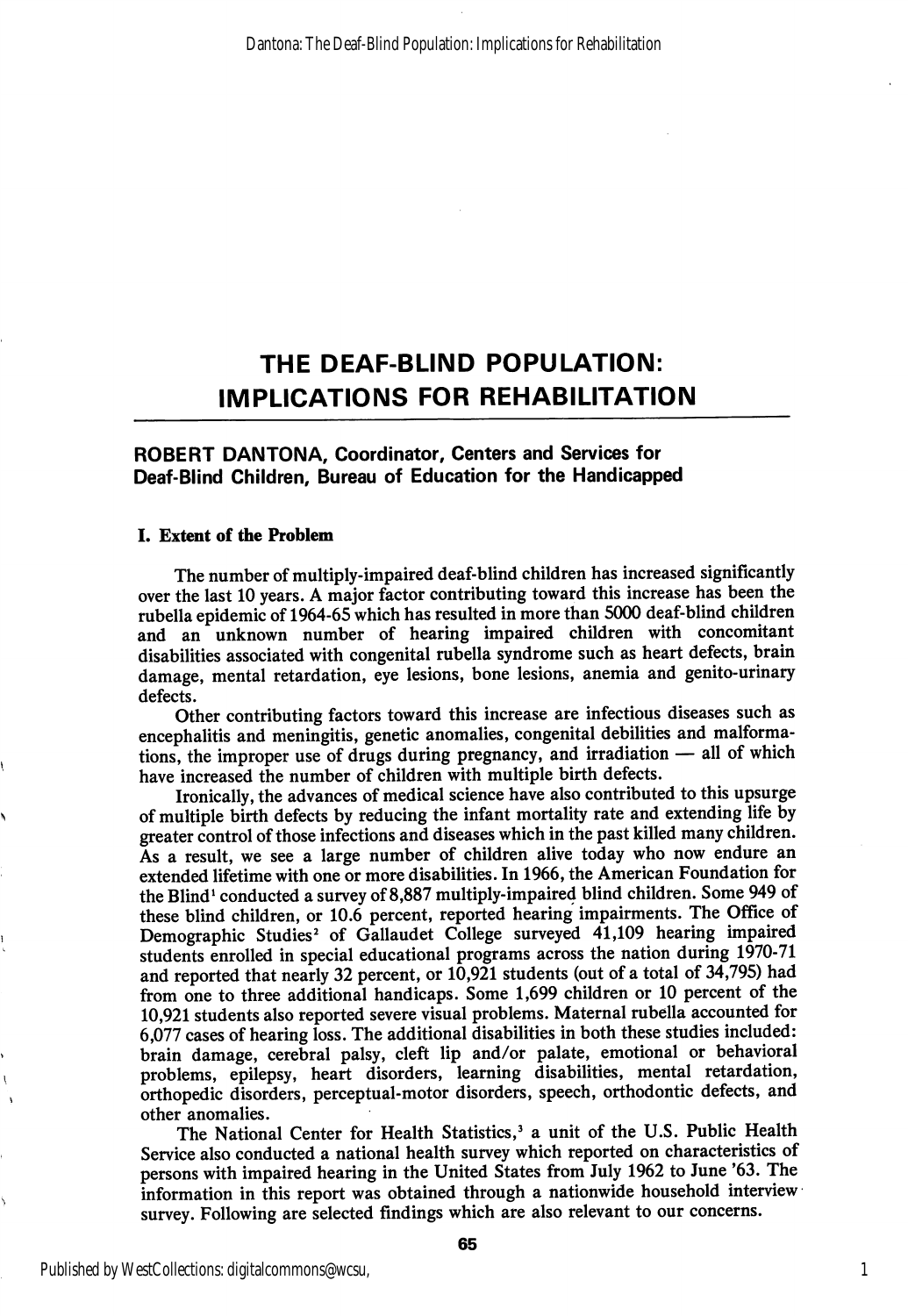#### DEAF-BLIND POPULATION

Approximately 8 million persons were estimated from the interview to have some hearing loss in one or both ears. Some 51 percent, or 4,085,000 persons reported hearing impairment in both ears. Of those 4,085,000 persons, about 222,000 or 5.4 percent, were reported to have severe visual impairments (i.e. unable to see well enough to read ordinary newspaper print even when wearing glasses). The percentages indicate that about one-fourth of the persons 65 years or older who have a hearing impairment also have some degree of visual impairment.

The National Center for Deaf-Blind Youths and Adults has located about 5000 deaf-blind adults and surveys conducted by the Regional Centers for Deaf-Blind Children" have located, to date, 5,064 deaf-blind children. These children are to be found in all 50 States, including Puerto Rico, the Virgin Islands, the Trust Territories, and Guam. Some 1,903 of these children are enrolled in full-time educational programs funded in part or totally, by Federal deaf-blind monies (provided under P.L. 91-230, Title VI, Education of the Handicapped Act, Part C, Sect. 622 to establish Centers and Services for Deaf-Blind Children).

An additional 784 deaf-blind children are receiving part-time educational services in residential or day programs which provide more than 30 hours service per year for each child, but less than 3 days per week during the normal school year.

Diagnostic and evaluative services will be provided to some 645 deaf-blind children this school year, for a total of nearly 3000 children receiving such services since 1969. In addition, during this school year, some 3000 parents (or parent surrogates) will benefit from counseling services provided by social workers, parent counselors, or the teachers of the educational programs in which their children are enrolled. Also, some 2000 teachers, aides, and parents will receive inservice training via workshops and institutes funded, planned, and implemented by the Regional Centers.

All of these services and activities are provided through more than 200 programs and projects under subcontract agreements between 11 Regional Centers and their respective state and local education agencies, as well as other State agencies (e.g. Mental Hygiene) and/or private non-profit agencies. Such a wide range of agreements make possible a full continuum of services for deaf-blind children, their parents, teachers and others who work in some way with these children.

The age breakdown provided for 4,096 of these children indicates 2,241 children are between the ages of 6-11. Most of these resulted from the rubella epidemic of 1964-65. It is estimated that 300 additional deaf-blind children are also enrolled in full-time educational programs which are supported entirely by other State, local, or federal funds. This brings the estimated total of deaf-blind children enrolled in full-time educational programs to 2,203, or almost 44 percent. Some 778 of this total are in educational programs located in State hospitals.

### II. Federal Concern for the Deaf-Blind Person

The results of these surveys, especially those which have in fact identified the deaf-blind population, justify the increasing concern two Federal program efforts have for the welfare, education, and rehabilitation needs of deaf-blind persons.

For the Bureau of Education for the Handicapped, these concerns are focused on deaf-blind children from ages 0-21 and are based upon the ability of State, local, and Federal agencies to plan adequately for the short and long term educational and rehabilitation needs of the deaf-blind person. Can we collectively and cooperatively provide in time the total resources required in the way of program alternatives available now and needed in the near future; provide the manpower development and training essential to staff these various programs; and most urgently, provide the

2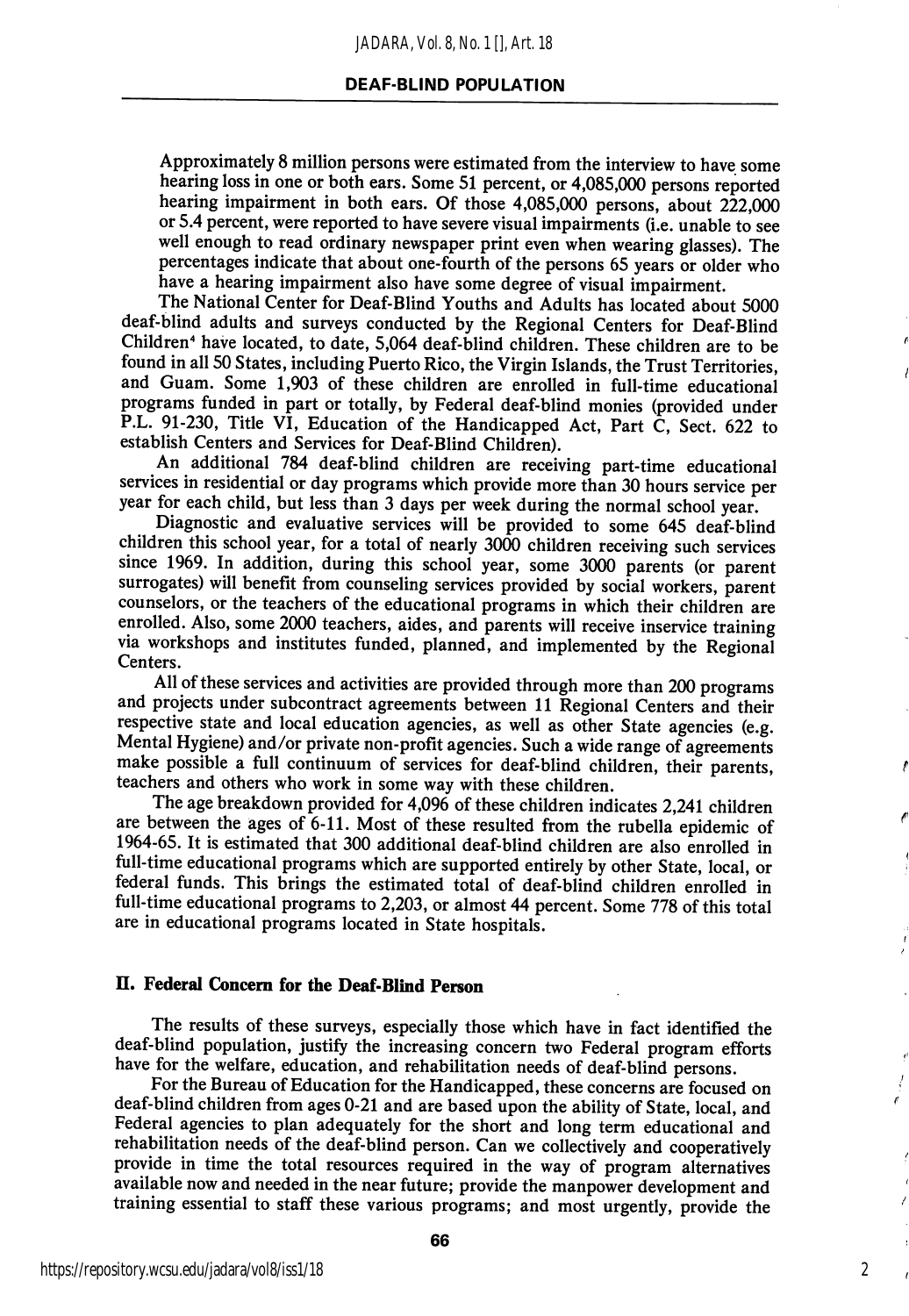#### DEAF-BLIND POPULATION

physical facilities necessary to house these varied programs so essential in meeting the total needs of a rapidly maturing deaf-blind population?

Let us look at some of the reasons contributing to these concerns:

1. Since the inception of the Regional Centers for Deaf-Blind Children in June of 1969, nearly four and one half years later, some 56 percent, or 2,861 deaf-blind children are still in need of full-time educational or training programs.

2. During this time, the intensive efforts of state, local and federal resources have been able to meet the full-time educational needs of only 2,203 children (44%), at an estimated cost of \$20,000,000 for this school year alone. Ten million dollars of this was from Federal deaf-blind funds.

3. To adequately serve the remaining 56% may cost another 20-30 million dollars per year. Or, an estimated total cost of 40-50 million dollars per year for the educational lifetime of these children.

4. These costs do not include the maintenance costs of \$9-10,000 dollars per child/year for the 1000-1200 deaf-blind children now in State Hospitals. Without adequate educational/or training programs for these children, little can be realized in the way of benefits to the child and society for such an investment.

5. If the Bureau's goal of a deaf-blind budget of 25 million dollars is reached in the next 3-5 years, it will fall upon the State Education Agencies and local education agencies to absorb at least 50% of the estimated total cost for the education or training of these children.

#### III. Implications for Education and Rehabilitation

The Regional Centers for Deaf-Blind Children are faced with a monumental task in their efforts to assure comprehensive programming and equal educational or training opportunities for deaf-blind children. At their present rate of growth in the planning and implementation of new programs, it will take another 4-5 years to provide adequate services for the remaining 2,861 children not presently enrolled in programs. For too many of these children it will be too late to provide the kind of intervention that might have changed their lives if it had been available sooner. We are now faced with two formidable tasks which must be dealt with simultaneously. The first task is obvious: we must provide urgently needed services for those children who are not presently in any program. To do this, we must expand facilities wherever it is possible to do so; we must provide needed training to supplement the skills and knowledge of teachers who have never before worked with a deaf-blind child; and we must identify new resources that can be adapted to include deaf-blind children in their programs. These children cannot afford to wait for the construction of new facilities which will take 3-4 years to complete before they receive the services they urgently need. However, such building plans may be necessary to meet the long range needs of these children and those already enrolled in day school programs which one day may no longer meet their needs.

The second task is not so obvious but perhaps even more difficult to achieve than the first. We need to examine those programs which now exist (for some 2,203 children) and those new programs we will be planning and developing for those children who are not presently being served; to determine whether they will be appropriate 5-10 years from now, to meet the changing needs of this population. This task is compounded by the new problems we will be faced with by our children who are now ages 6-11 (some 2,241). In the next 3-7 years, many of these children will become young adolescents. Those children at home will present new family crises which will become intolerable to their parents; demanding of us new or alternative program placements which, if we cannot provide them as the needs arise, will result in the institutionalization of a large number of these children. This is an alternative we